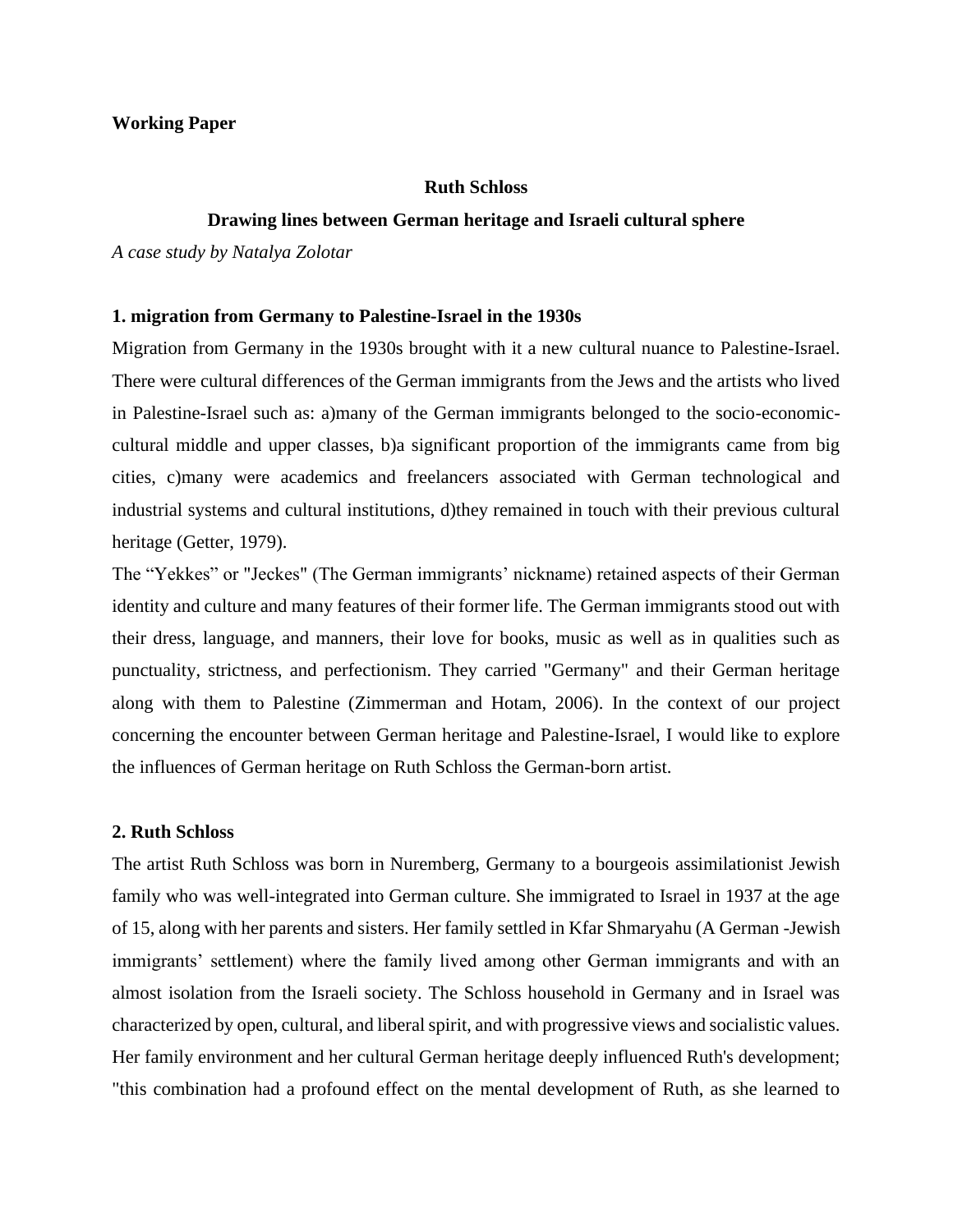blend and tie culture and art with a sensitivity to the neglected, the poor, the weaker, the oppressed and deprived" (Tamir, 2006). At the age of 16, she begun to study at the Bezalel Academy of Art. The German artists and teachers in Bezalel were not organically attached to Israel. They were in their own German diaspora sphere and its heritage. Her main teacher was Mordechai Ardon. He himself was a student at the Bauhaus School, Weimar, Germany with Itten, Klee, Kandinsky, Feininger, and was a teacher at Ittan school in Berlin. From a cultural perspective Ardon was a "bridge" between leading German art movements and Palestine.

# **3. Research questions**

My main research questions are:

- What were the affinities, the relations, and the influences of Cultural German Heritage on Schloss's art?
- How much "Germany and Stuttgart" are in "Israel and Tel-Aviv", and Can we find their traces in Schloss's art?
- What can we learn about wandering of the cultural German ideas and art and about their translation into Israeli cultural sphere?

# **4. Methodology**

- **Documents and Visual analysis:** To understand the influence of the German heritage on Ruth Schloss's art and her creative dialogue with both "here" and "there" cultural heritage, a careful analysis of art works is required. Through the lens of the concept shared heritage I will examine the artist's art including techniques, motifs, atmospheres, and style comparison. I will also analyze past interviews with the artist.
- **1. Interviews:** In order to understand the migrant's wandering between two heritages depth interview will be conducted with Dr. Nurit Cohen Evron, the daughter of Ruth Schloss.

# **5. Theoretical framework and Key concepts:**

# • **German-Jewish emigration to Palestine**

Schlör, J. (2008). German-Jewish emigration to Palestine; The land "here", the land "there":

Reflections on Returning

<https://irgun-jeckes.org/german-jewish-emigration-to-palestine/>